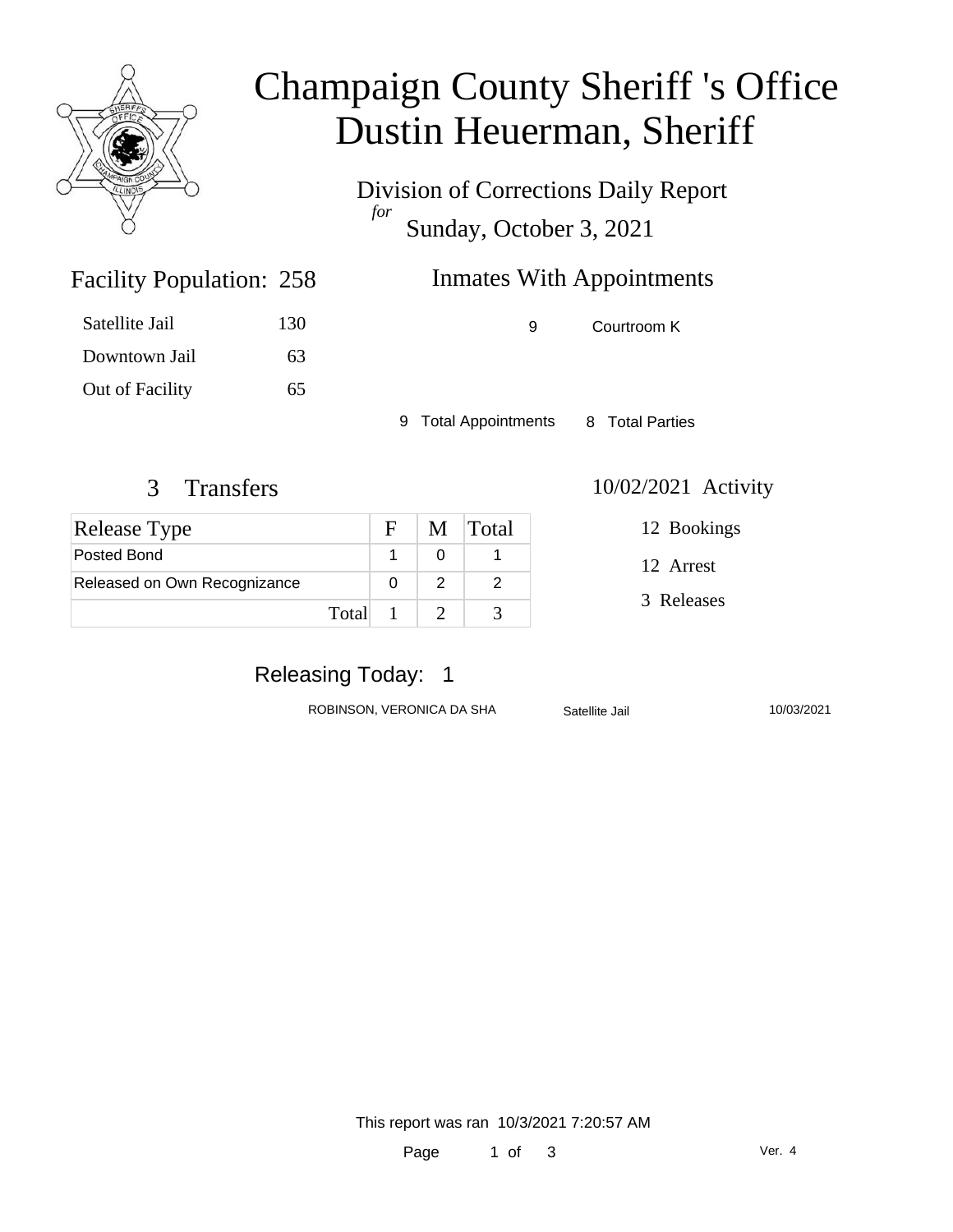

# Champaign County Sheriff 's Office Dustin Heuerman, Sheriff

Division of Corrections Daily Report *for* Sunday, October 3, 2021

#### Custody Status Count

- Electronic Home Dentention 19
	- Felony Arraignment 10
		- Felony Other 3
	- Felony Pre-Sentence 7
		- Felony Pre-Trial 166
	- Felony Pre-Trial DUI 1
	- Felony Sentenced CCSO 5
	- Felony Sentenced IDOC 20
		- Hold Other 1
		- Hold Sentenced IDOC 1
	- Misdemeanor Arraignment 3
		- Misdemeanor Pre-Trial 3
			- Petition to Revoke 4
			- Remanded to DHS 13
			- Traffic Arraignment 2
				- Total 258

This report was ran 10/3/2021 7:20:57 AM